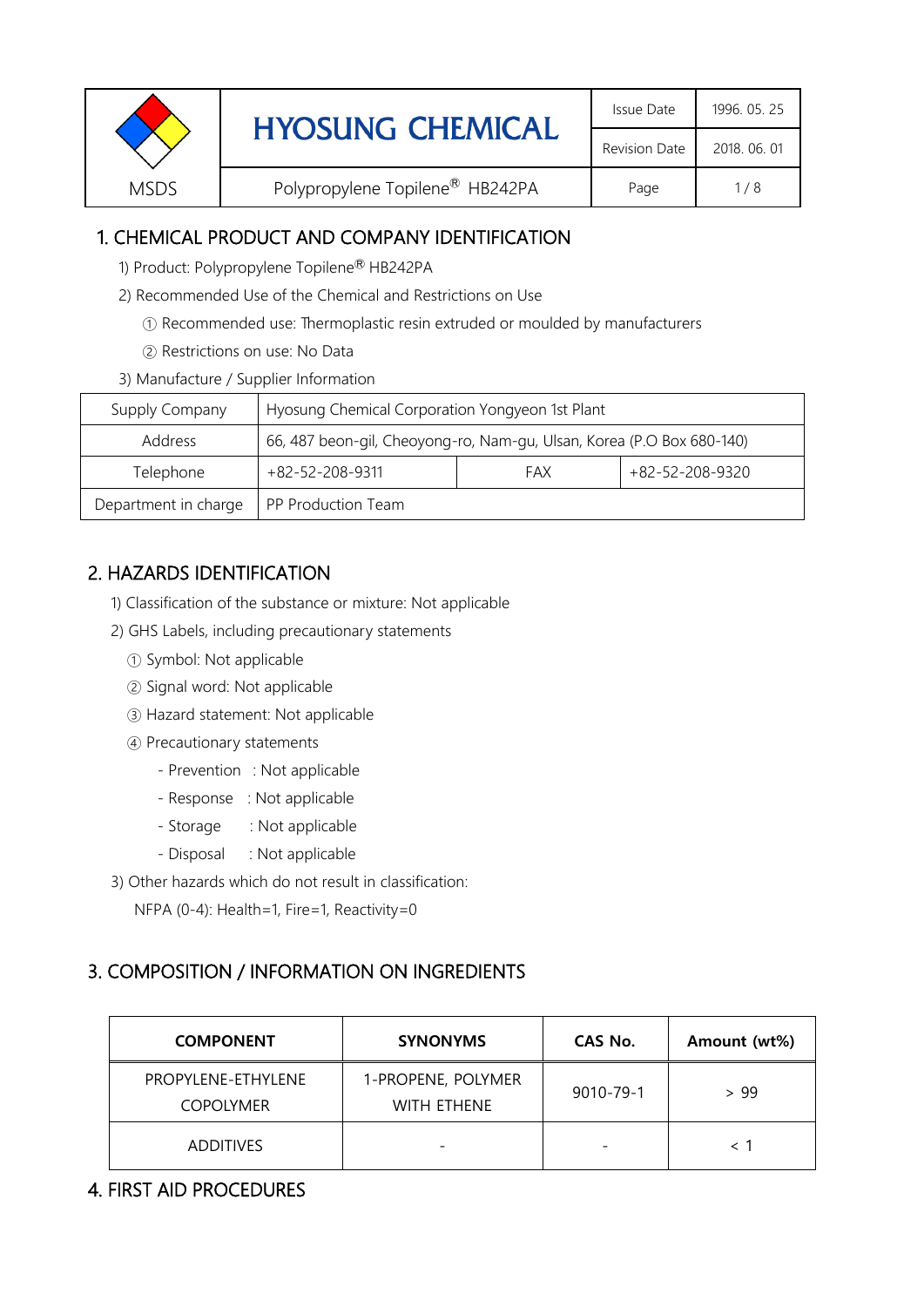|             | <b>HYOSUNG CHEMICAL</b>         | Issue Date           | 1996. 05. 25 |
|-------------|---------------------------------|----------------------|--------------|
|             |                                 | <b>Revision Date</b> | 2018, 06, 01 |
| <b>MSDS</b> | Polypropylene Topilene® HB242PA | Page                 | 2/8          |

1) Eye Contact

 · In case of contact with substance, rinse your eyes immediately with running water for at least 20 minutes.

· Take medical action.

2) Skin Contact

· In case of contact with substance, rinse your skin immediately with running water for at least 20 minutes.

- · Remove contaminated cloths including shoes immediately.
- · Take medical action.
- 3) Inhalation
	- · Take medical action.
	- · Move into fresh air.
	- · If short of breathing, provide oxygen supply system.
- 4) Ingestion
	- · Do not put anything into the mouth of an unconscious person.
	- · Take medical action.
- 5) First-Aid Treatment and Information on Medical Doctors
	- · Let a medical provider know about the substance and take appropriate protection.

# 5. FIRE FIGHTING MEASURES

- 1) Suitable (Unsuitable) Extinguishing Media
	- · Extinguishing media: Water, Carbon dioxide, Extinguishing powder, Firefighting foam
	- · Unsuitable Extinguishing media: No data
	- · Large fire: Firefighting, Water spray
- 2) Specific Hazards from Chemical Material
	- · Toxicant from combustion: Pyrolysis or combustion cause irritative gases or carbon dioxides.
- 3) Fire Fighting Procedures and Equipment
	- · If it can be done without risk, move container from fire area.
	- · If it will be leak, do not spray high-pressure water stream.
	- · Dike for later processing.
	- · Use extinguishing agents appropriate for surrounding fire.
	- · Avoid inhalation of materials and combustion products.
	- · Up the wind and avoid low area.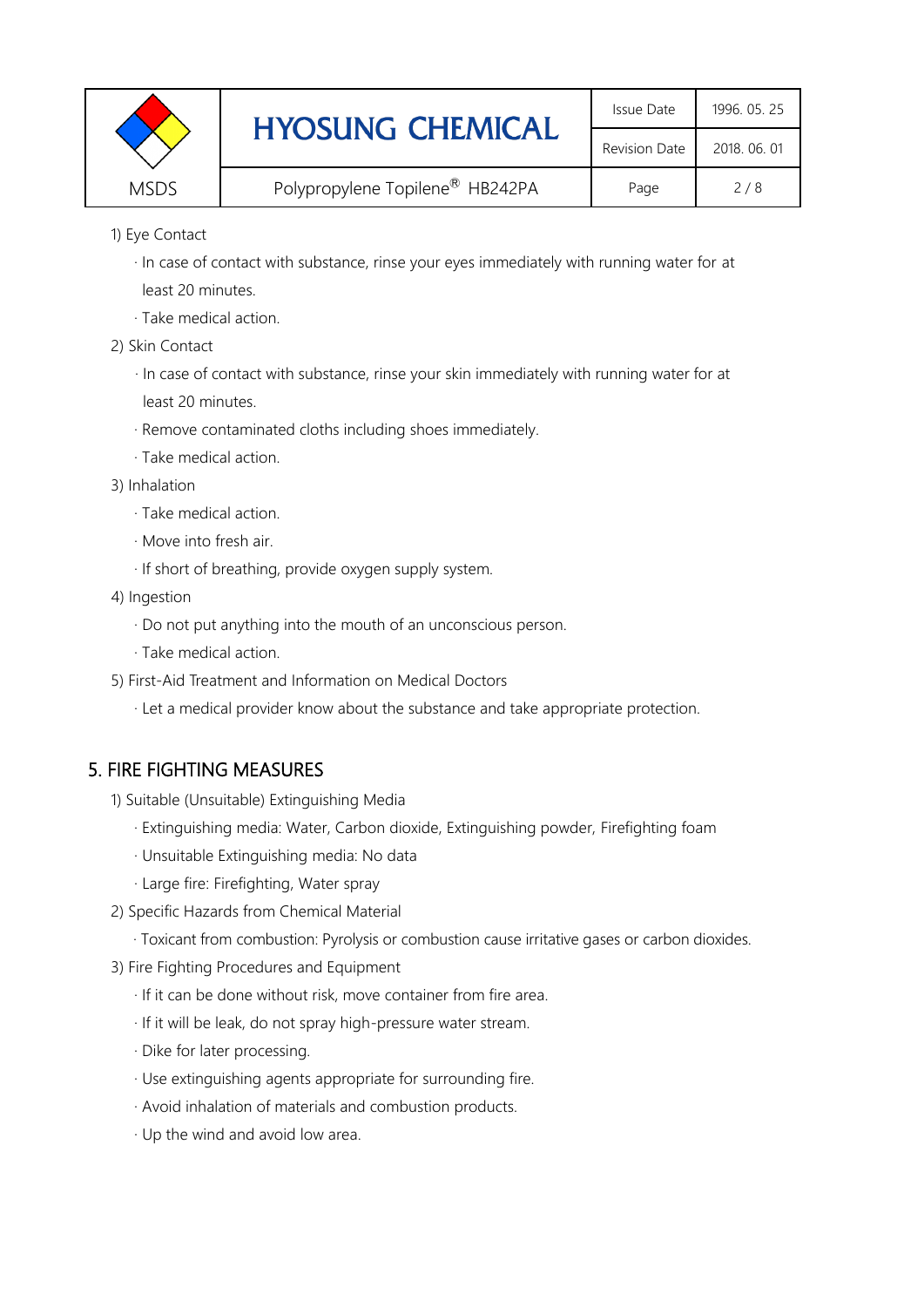|             | <b>HYOSUNG CHEMICAL</b>                     | Issue Date   | 1996. 05. 25 |
|-------------|---------------------------------------------|--------------|--------------|
|             | <b>Revision Date</b>                        | 2018, 06, 01 |              |
| <b>MSDS</b> | Polypropylene Topilene <sup>®</sup> HB242PA | Page         | 3/8          |

# 6. ACCIDENTAL RELEASE MEASURES

1) Personal Precautions, Protective Equipment and Emergency Procedures

- · Remove all flammable sources.
- · If it is not dangerous, stop leaking.
- · Take caution of substances and conditions that should be avoided.
- · Ventilate properly.
- · Do not touch the effluents or walk around the area.
- · Prevent producing dust.
- 2) Environmental Precautions
	- · Release to air: Not available
	- · Release to soil: Not available
	- · Release to water: Not available
- 3) Purification and Removal Methods
	- · Small leak: Put in proper containers for waste.
	- ,· Large leak: To minimize the spread, cover it with plastic sheets or water-proof cloths and keep it away from water.

## 7. HANDLING AND STORAGE

- 1) Handling
	- · Avoid direct physical contact.
	- · Wash thoroughly after use.
- · Take precautionary measures to prevent against explosion risks, as all types of polymers may develop dust during transporting or grinding of granules.
	- 2) Storage
		- · Keep stored in airtight containers.
		- · Keep stores in a cool, dry place.
		- · Place in an appropriate space in compliance with local regulation.

## 8. EXPOSURE CONTROLS AND PERSONAL PROTECTION

- 1) Exposure Limits and Biological Exposure Limits of Chemical
	- · KOSHA: No data
	- · AIHA: No data
	- · ACGIH: No data
	- · OSHA: No data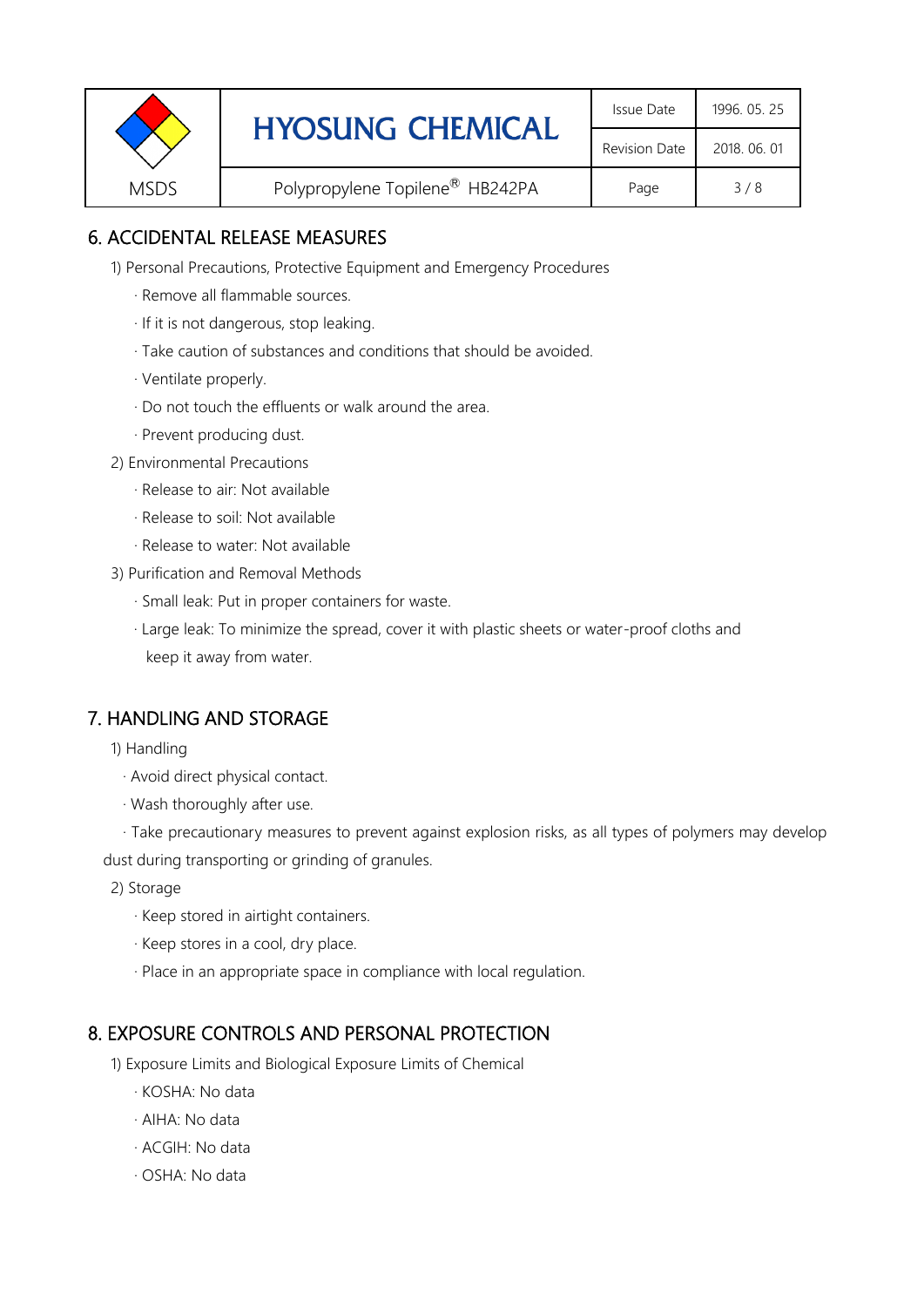|             | <b>HYOSUNG CHEMICAL</b>                     | Issue Date           | 1996. 05. 25 |
|-------------|---------------------------------------------|----------------------|--------------|
|             |                                             | <b>Revision Date</b> | 2018, 06, 01 |
| <b>MSDS</b> | Polypropylene Topilene <sup>®</sup> HB242PA | Page                 | 4/8          |

· Biological exposure limits: No data

- 2) Engineering Management
	- · Install local ventilation system.

· Ventilation equipment should be explosion-proof if explosive concentrations of dust, vapor of fume are present.

- 3) Personal Protective Equipment
	- ① Respiratory protection
		- · Use approved respirator if unable to control airborne dust, fumes, and vapor.
	- ② Eyes protection
		- · The wearing of chemical safety goggles or face shield is recommended.
		- · Install eyes washing facilities and quick drench shower near work areas.
	- ③ Hands protection
		- · The wearing of protective gloves is recommended to prevent exposure.
	- ④ Human body protection
		- · The wearing of protective clothing is recommended to prevent exposure.

## 9. PHYSICAL AND CHEMICAL PROPERTIES

- 1) Appearance: White pellet
- 2) Odor: Odorless
- 3) Odor Threshold: No data
- 4) pH: No data
- 5) Melting / Freezing Point: 130 ~ 170 ℃
- 6) Initial Boiling Point or Boiling Point Range: No data
- 7) Flash Point: No data
- 8) Evaporation Rate: No data
- 9) Flammability (Solid, Gas) : No data
- 10) Upper / Lower Flammability or Explosive Limits: No data
- 11) Vapor Pressure: No data
- 12) Solubility: Insoluble
- 13) Vapor Density: No data
- 14) Relative Density: 0.88~0.92 kg/L (at 20℃)
- 15) N-Octane / Water Partition Coefficient: No data
- 16) Auto Ignition Temperature: 400℃
- 17) Decomposition Temperature: No data
- 18) Viscosity: No data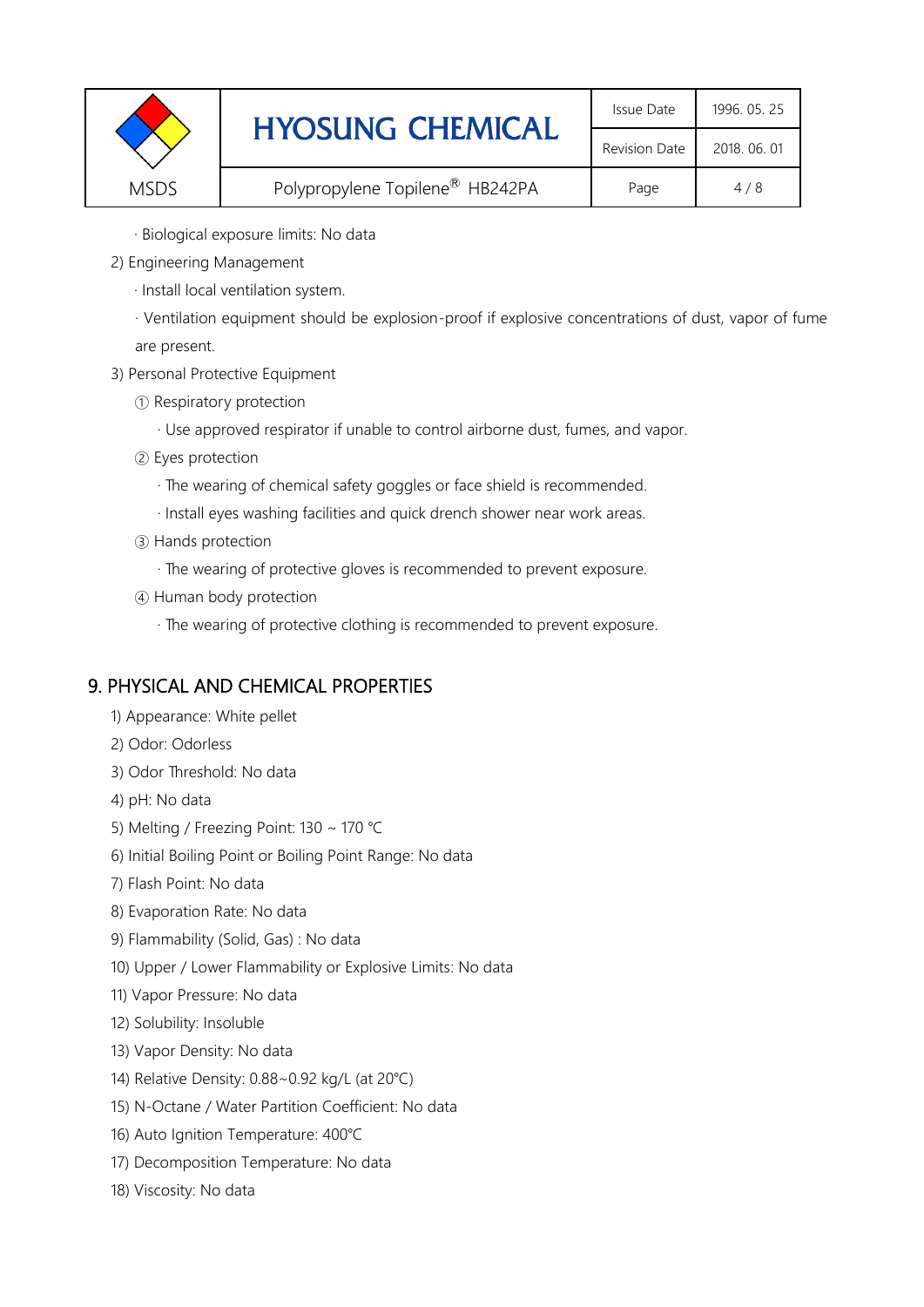|             | <b>HYOSUNG CHEMICAL</b>         | Issue Date   | 1996. 05. 25 |
|-------------|---------------------------------|--------------|--------------|
|             | <b>Revision Date</b>            | 2018, 06, 01 |              |
| <b>MSDS</b> | Polypropylene Topilene® HB242PA | Page         | 5/8          |

19) Molecular Weight: >10,000

# 10. STABILITY AND REACTIVITY

- 1) Chemical Stability
	- · Stable under normal temperature and pressure.
- 2) Possibility of Hazardous Reaction
	- · Will not occur under normal temperature and pressure.
- 3) Condition to Avoid
	- · Avoid contact with water.
	- · Keep away from heat, sparks and flame.
	- · Avoid contact with strong oxidizing agents, strong alkaline and strong acid.
- 4) Incompatibility with Other Materials
	- · Strong oxidizing materials, Flammable substance.
- 5) Hazardous Decomposition Product

· At elevated temperatures the material will begin to decompose, producing fumes that can contain carbon monoxide, acrolein, aldehydes, and unidentified organic compounds.

# 11. TOXICOLOGICAL INFORMATION

1) Information on the Likely Routes of Exposure

- · Inhalation: No data
- · Ingestion: No data
- · Skin contact: No data
- · Eye contact: No data

2) Delayed and Immediate Effects and Chronic Effects From Short or Long Term Exposure

- Acute toxicity
	- · Oral: No data
	- · Skin: No data
	- · Inhalation: No data
- Skin corrosion / irritation: No data
- Serious eye damage / eye irritation: No data
- Respiratory sensitization: No data
- Skin sensitization: No data
- Carcinogenicity
	- · Industrial Safety & Health Law: No data
	- · IARC: No data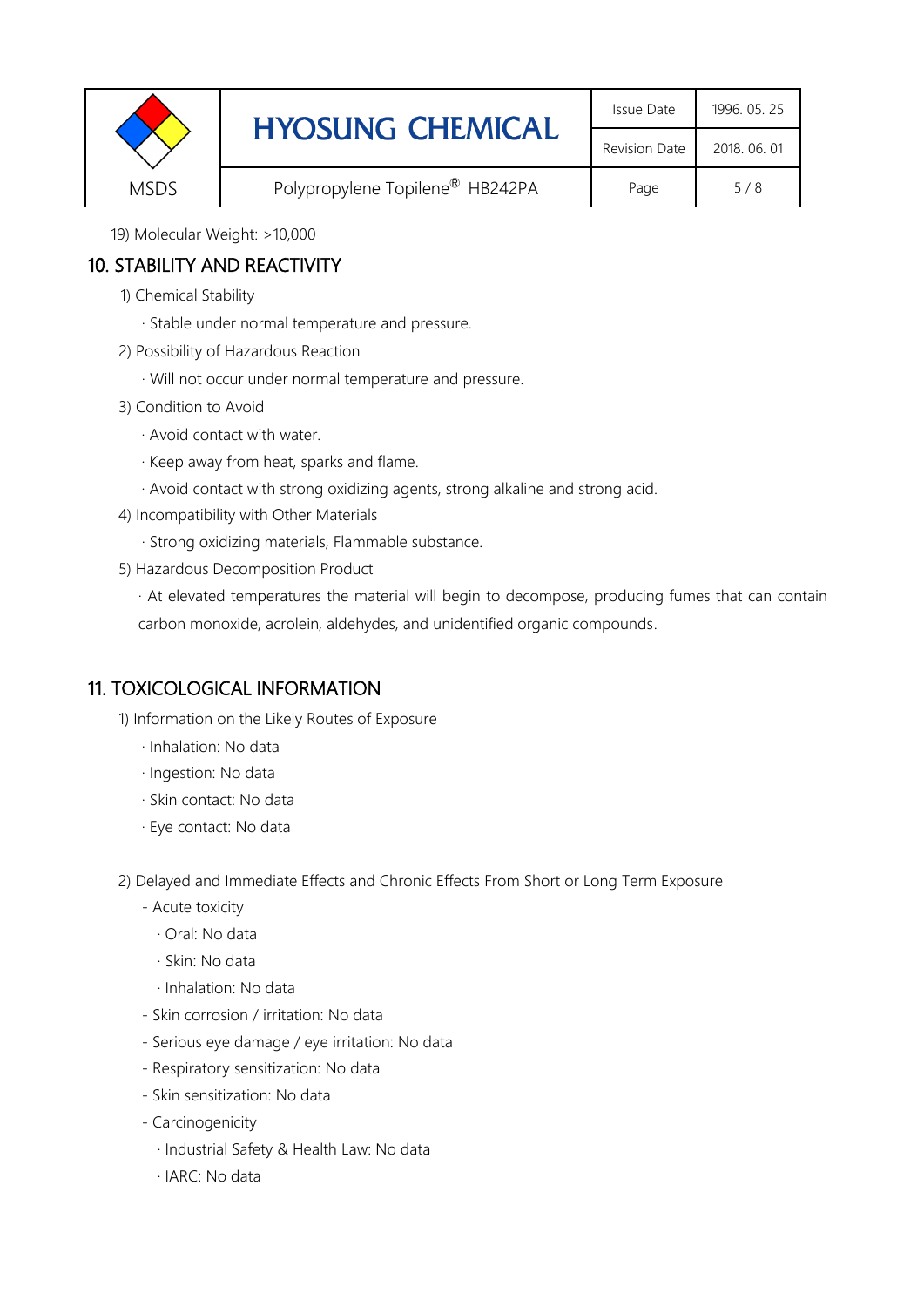|             | <b>HYOSUNG CHEMICAL</b>         | Issue Date   | 1996. 05. 25 |
|-------------|---------------------------------|--------------|--------------|
|             | <b>Revision Date</b>            | 2018, 06, 01 |              |
| <b>MSDS</b> | Polypropylene Topilene® HB242PA | Page         | 6/8          |

- · OSHA: No data
- · ACGIH: No data
- · NTP: No data
- · EU CLP: No data
- Gem cell mutagenicity: No data
- Reproductive toxicity: No data
- Specific target organ systemic toxicity (Single exposure)
- Specific target organ systemic toxicity (Repeated exposure)
- Aspiration hazard: No data

# 12. ECOLOGICAL INFORMATION

- 1) Ecotoxicity: No data
- 2) Persistence and Degradability: No data
- 3) Bioaccumulative Potential: No data
- 4) Mobility in Soil: No data
- 5) Other Adverse Effects: No data

## 13. DISPOSAL CONSIDERATIONS

#### 1) Disposal Method

- · Dispose in accordance with all applicable environmental regulations.
- · Empty containers should be recycled or disposed of through an approved waste management facility.
- 2) Disposal Considerations

· For proper disposal of used material, an assessment must be completed to determine the proper and permissible waste management options under applicable rules, regulations and laws.

## 14. TRANSPORT INFORMATION

- 1) UN Number: Not regulated as a hazardous material
- 2) UN Proper Shipping Name: Not applicable
- 3) Hazard Class: Not applicable
- 4) Packing Group: Not applicable
- 5) Marine Pollutant: Not applicable
- 6) DOT Number: Not regulated as a hazardous material
- 7) IATA Number: Not regulated as a hazardous material
- 8) IMDG Code: Not regulated as a hazardous material
- 9) Further information: Not a hazardous material under DOT, IATA and IMDG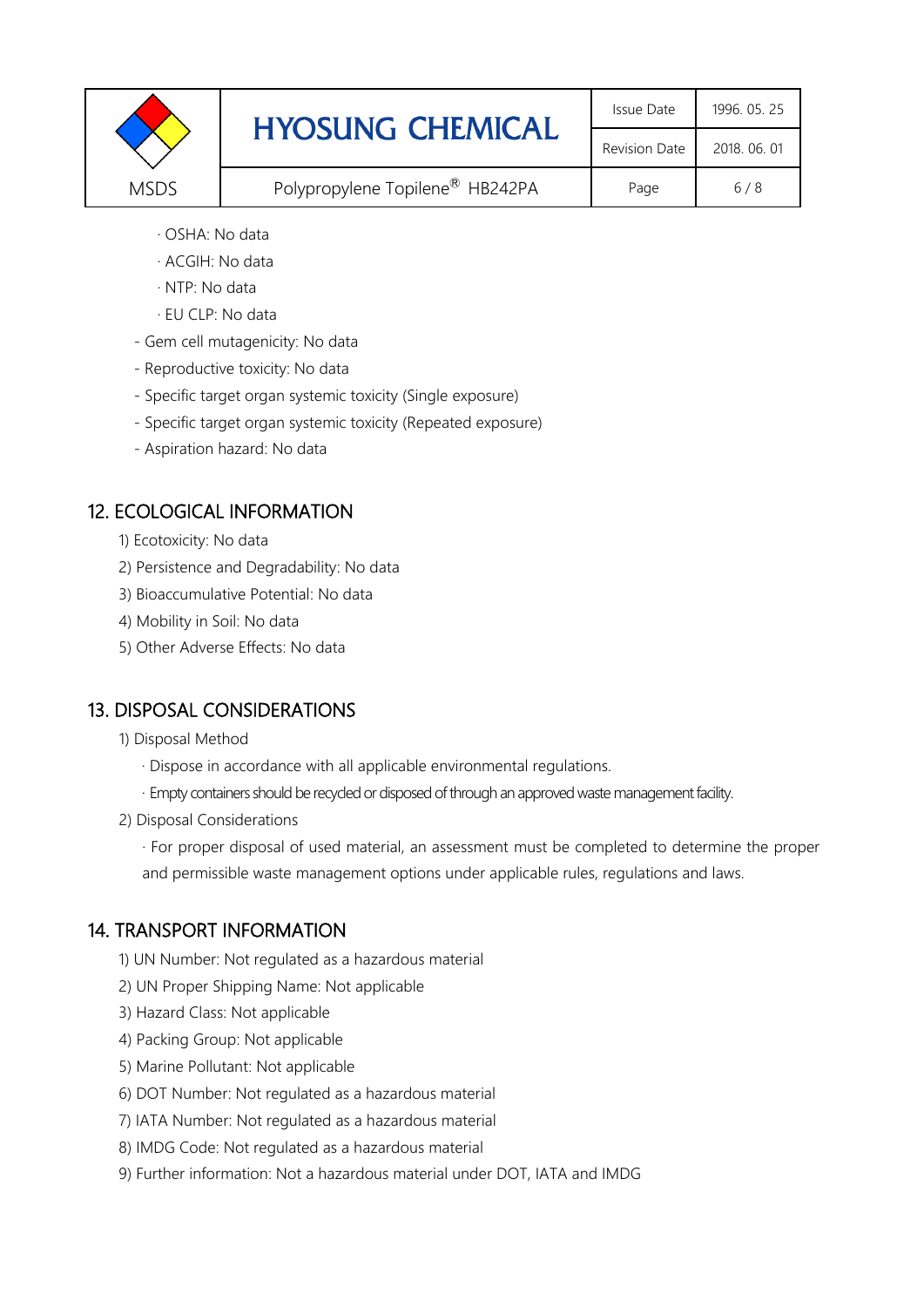|             | <b>HYOSUNG CHEMICAL</b>         | Issue Date    | 1996. 05. 25 |
|-------------|---------------------------------|---------------|--------------|
|             |                                 | Revision Date | 2018, 06, 01 |
| <b>MSDS</b> | Polypropylene Topilene® HB242PA | Page          | 7/8          |

- 10) Special Precautions for User
	- · Emergency management type of fire: Not applicable
	- · Emergency management type of leak: Not applicable

## 15. REGULATORY INFORMATION

- 1) Industrial Safety and Health Law (KOREA): Not applicable
- 2) Toxic Chemical Substance Subject to Management Act (KOREA): Not applicable
- 3) Hazardous Material Safety Act (KOREA): Not applicable
- 4) Other Local or International Regulation
	- Persistent Organic Pollutant Management Law (KOREA): Not applicable
	- EU Classification
		- · Classification: Not applicable
		- · Risk Phrases: Not applicable
		- · Safety Phrases: Not applicable
	- US Regulations
		- · OSHA: Not applicable
		- · CERCLA: Not applicable
		- · EPCRA 302: Not applicable
		- · EPCRA 304: Not applicable
		- · EPCRA 301: Not applicable
	- Rotterdam Convention material: Not applicable
	- Stockholm Convention material: Not applicable
	- Montreal Protocol on Substance: Not applicable

## 16. OTHER INFORMATION

- 1) Reference
	- · KOSHA: Material Safety Data Sheet
- 2) Issued Date: 1996. 05. 25
- 3) Revision Number and Last Date Revised: 2018. 06. 01 (Version 8)
- 4) Others:

The information contained herein is current as of the date of this Material Safety Data Sheet, but no warranty, guarantee or representation is made by HYOSUNG Chemical Corp. as to the absolute correctness or sufficiency of the information & recommendations in this Material Safety Data Sheet.

Since the use of this information and the conditions of the use of the product are not under the